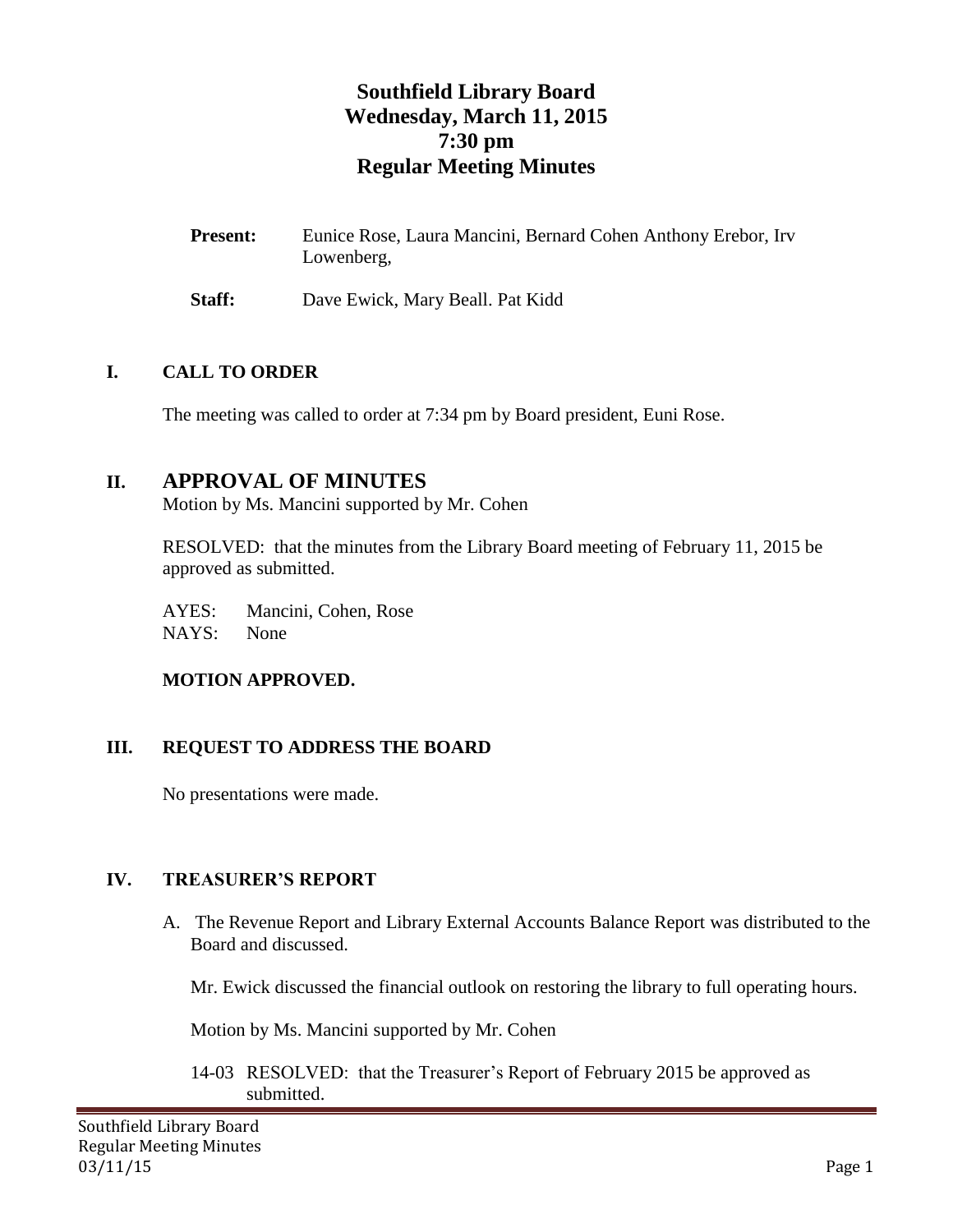| AYES: | Cohen, Rose, Mancini |
|-------|----------------------|
| NAYS: | None                 |

### **MOTION APPROVED.**

### **V. REPORTS**

- A. Jr. Library Board Report: Anthony Erebor reports JLB met March 4, 2015. The JLB has been rehearsing for an original production that will be performed to elementary students on May 11, 2015 at 7 p.m. in the Meeting Room.
- B. Deputy Librarian's Report: Mary Beall
	- Building Update: The roof and windows will be inspected next month. Funds for repair are currently in budget. Bids have gone out for HVAC contract and walk through will take place March 17 at 10:30 a.m. It is still too soon to turn on the AC system as temperatures are still below freezing at night
	- Staffing Update: The Librarian 1 position has been filled by Alicia Bell and Katie Rothley and they started work on March 2, 2015. The interviews for the position of Clerk 1 have been completed and a candidate will be selected shortly and announced. The library has posted openings for substitute librarians for Adult and Youth Services and for a substitute librarian with original cataloging experience has been posted for Support Services.

## **VI. OLD BUSINESS**

- A. Library Board priorities: Board members presented items they feel should be implemented by the library. The discussion will continue at next Board meeting when all members are present.
- B. Report on Efficiency expert: Mr. Ewick updated the Board on the status of contacting individuals to conduct an efficiency evaluation of the library Information on proposals submitted by two efficiency experts were presented and Mr. Ewick is waiting on a response from another expert which will be presented to the Board at the next meeting for a vote. The Board requested it be noted that Mr. Ewick and Ms. Beall have their full support in the operations of the library.
- C. Update on materials processing: Mr. Ewick discussed the strategies put in place to address the flow of new materials processing. The switch to OCLC to aid in cataloging of new materials took place on March 5, 2015. Tasks for clerks and assistants have been re-assigned to help with processing items. Interviews for new assistants will be conducted shortly to hire staff to help with the shortage.
- D. The Board discussed the presentation made at the February 11, 2015 meeting by Steven Katz of APIOH. Mr. Ewick will contact Mr. Katz regarding design and pricing to be presented to Board at next meeting.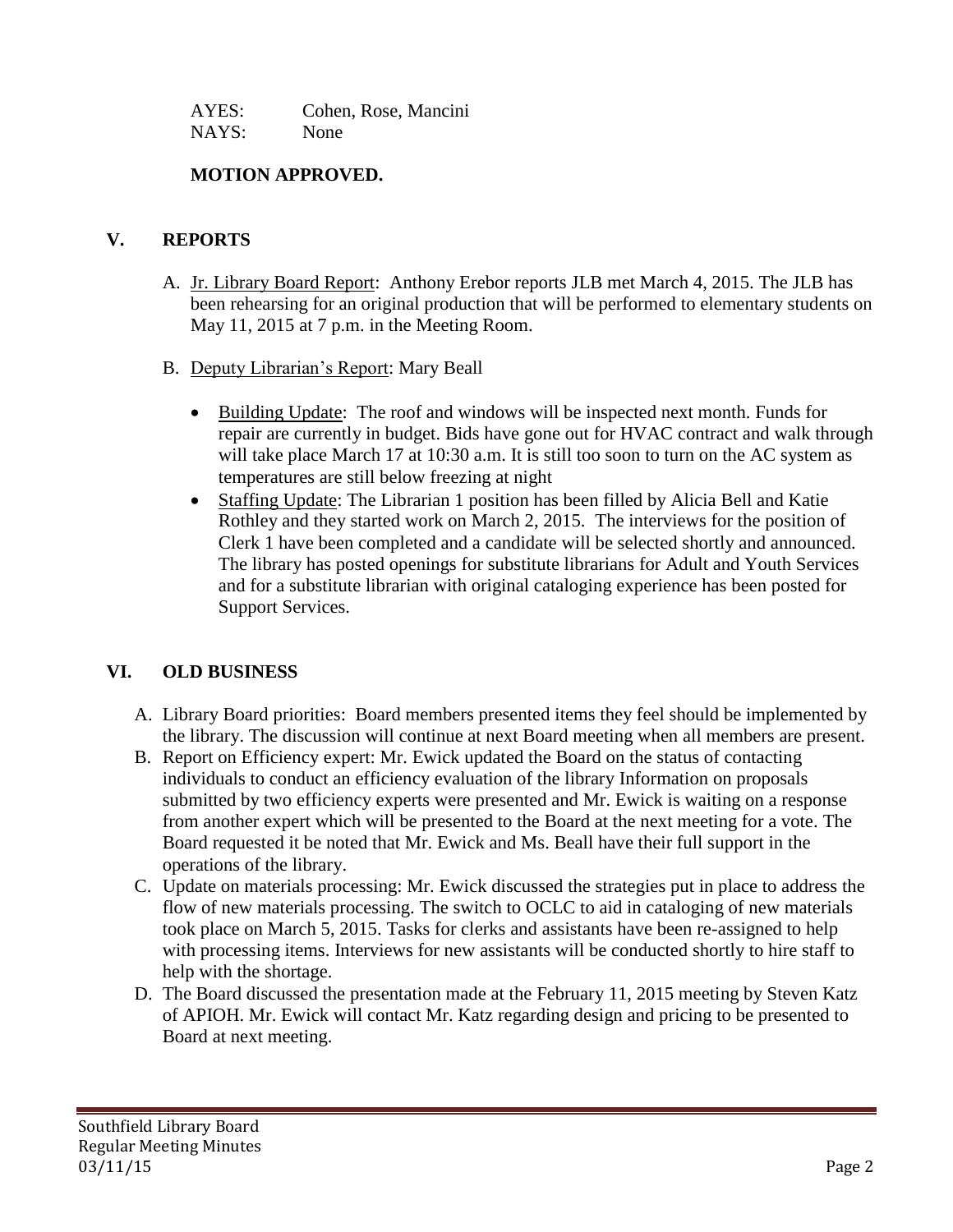### **VII NEW BUSINES**

A. Joint meeting – LBA, Library Board and Friends Board: The Board discussed the agenda for the meeting tentatively scheduled for April 15, 2015. The Board would like to have items on the agenda to discuss with Mr. Zorn.

### **VII ALL OTHER BUSINESS**

- A. Programming: Registration is taking place for Spell Bowl scheduled for April 22, 2015. The Battle of the Books will take place in the pavilion on March 24-25, 2015 at 7 p.m.
- B. Correspondence: Mr. Ewick shared with the Board positive comments the library has received on its Facebook page.

Mr. Ewick presented to the idea of purchasing the Boy and the Bear exhibit from Northland using Gift funds.

Discussion on Cable 15 helping to upgrade the audio visual equipment was led by Mr. Ewick.

#### C. Other:

The Board suggested that information on the library be added to City of Southfield - Sustainable Southfield Mind mixer website. .

### **VIII PUBLIC COMMENTS**

NONE.

### **IX ADJOURNMENT**

Motion by Mr. Cohen and supported by Ms. Mancini.

RESOLVED: The Library Board meeting for March 11, 2015 is adjourned.

AYES: Cohen, Rose, Mancini NAYS: None

### **MOTION APPROVED**.

There being no further business to discuss the Library Board Meeting for March 11, 2015 was adjourned at 9:58 p.m.